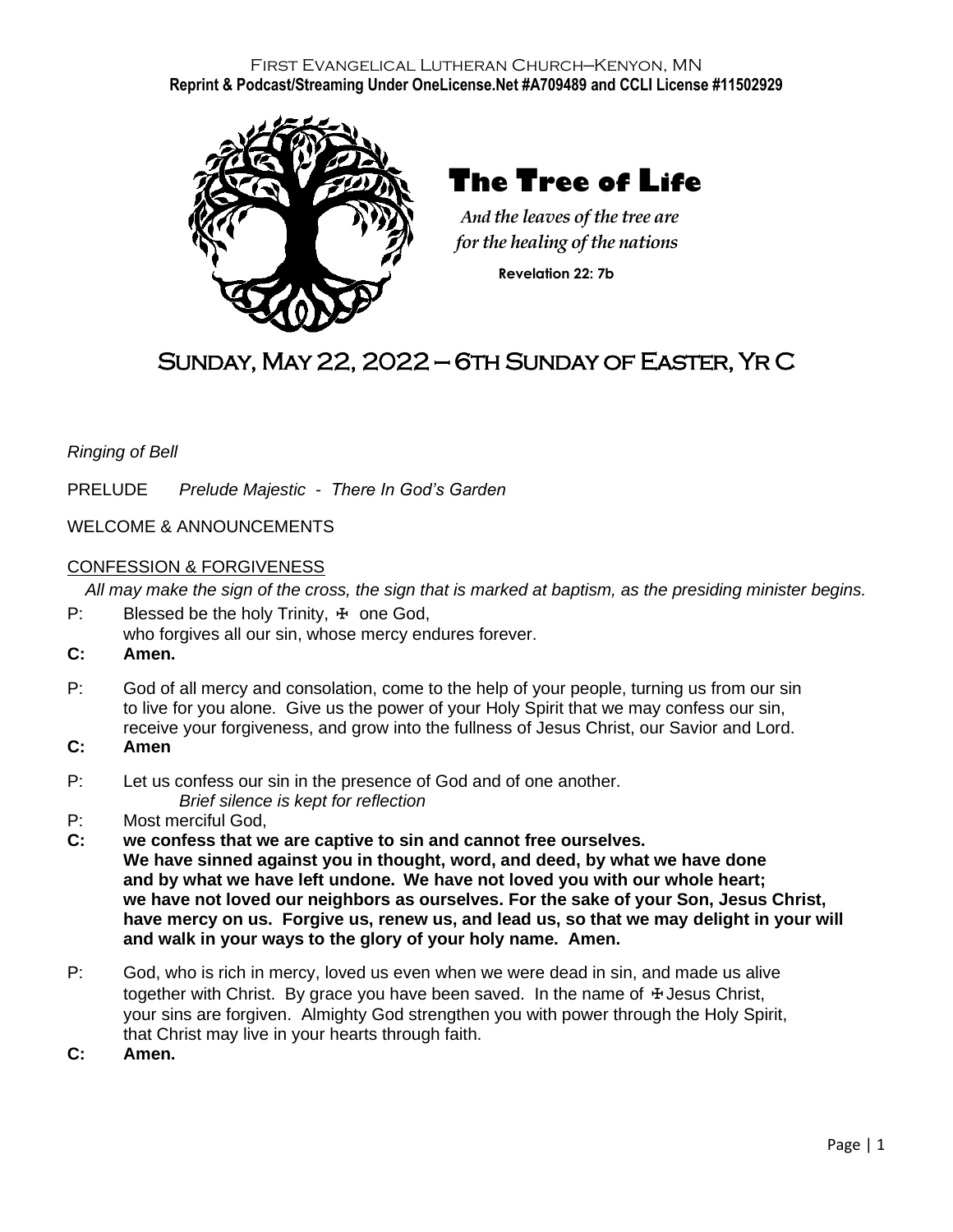- 1 **Word of God, come down on earth, living rain from heav'n descending; touch our hearts and bring to birth, faith and hope and love unending. Word almighty, we revere you; Word made flesh, we long to hear you.**
- 3 **Word that speaks God's tender love, one with God beyond all telling, Word that sends us from above, God the Spirit with us dwelling, Word of truth, to all truth lead us; Word of life, with one bread feed us.**

### PRAYER OF THE DAY*We pray together*

**Bountiful God, you gather your people into your realm, and you promise us food from your tree of life. Nourish us with your word, that empowered by your Spirit, we may love one another and the world you have made, through Jesus Christ, our Savior and Lord, who lives and reigns with you and the Holy Spirit, one God, now and forever. Amen.**

### PSALM 67

- L: May God be merciful to us and bless us; may the light of God's face shine upon us.
- **C: Let your way be known upon earth, your saving health among all nations.**
- L: Let the peoples praise you, O God; let all the peoples praise you.
- **C: Let the nations be glad and sing for joy, for you judge the peoples with equity and guide all the nations on earth.**
- L: Let the peoples praise you, O God; let all the peoples praise you.
- **C: The earth has brought forth its increase; God, our own God, has blessed us.**
- L: May God give us blessing, and may all the ends of the earth stand in awe.

### A READING FROM: REVELATION 21:10, 22--22:5

<sup>10</sup>And in the spirit [one of the angels] carried me away to a great, high mountain and showed me the holy city Jerusalem coming down out of heaven from God.

 $22$ I saw no temple in the city, for its temple is the Lord God the Almighty and the Lamb.  $23$ And the city has no need of sun or moon to shine on it, for the glory of God is its light, and its lamp is the Lamb. <sup>24</sup>The nations will walk by its light, and the kings of the earth will bring their glory into it. <sup>25</sup>Its gates will never be shut by day—and there will be no night there. <sup>26</sup>People will bring into it the glory and the honor of the nations. <sup>27</sup>But nothing unclean will enter it, nor anyone who practices abomination or falsehood, but only those who are written in the Lamb's book of life.

 $22:1$ Then the angel showed me the river of the water of life, bright as crystal, flowing from the throne of God and of the Lamb <sup>2</sup>through the middle of the street of the city. On either side of the river is the tree of life with its twelve kinds of fruit, producing its fruit each month; and the leaves of the tree are for the healing of the nations. <sup>3</sup>Nothing accursed will be found there any more. But the throne of God and of the Lamb will be in it, and his servants will worship him; <sup>4</sup>they will see his face, and his name will be on their foreheads. <sup>5</sup>And there will be no more night; they need no light of lamp or sun, for the Lord God will be their light, and they will reign forever and ever. WORD OF GOD. WORD OF LIFE. **THANKS BE TO GOD.**

#### THE HOLY GOSPEL ACCORDING TO: JOHN 14:23-29 **C: Glory to You, O Lord.**

 $23$  Jesus answered [Judas (not Iscariot),] "Those who love me will keep my word, and my Father will love them, and we will come to them and make our home with them. <sup>24</sup>Whoever does not love me does not keep my words; and the word that you hear is not mine, but is from the Father who sent me.

 $25$ "I have said these things to you while I am still with you.  $26$ But the Advocate, the Holy Spirit, whom the Father will send in my name, will teach you everything, and remind you of all that I have said to you.  $27$ Peace I leave with you; my peace I give to you. I do not give to you as the world gives. Do not let your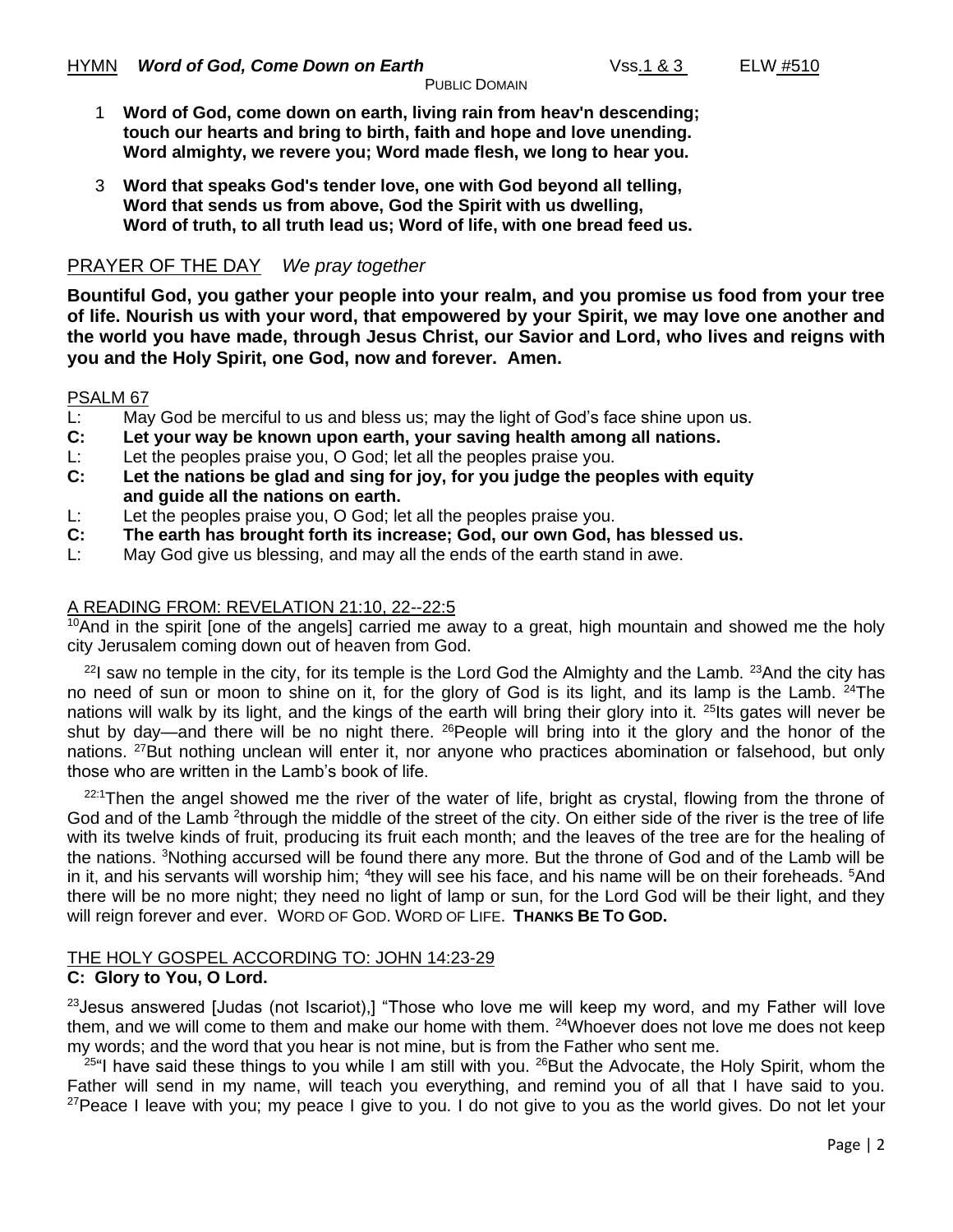hearts be troubled, and do not let them be afraid. <sup>28</sup>You heard me say to you, 'I am going away, and I am coming to you.' If you loved me, you would rejoice that I am going to the Father, because the Father is greater than I. <sup>29</sup>And now I have told you this before it occurs, so that when it does occur, you may believe."

THE GOSPEL OF THE LORD. **PRAISE TO YOU, O CHRIST.**

SERMON *Pastor Christopher Miller*

HYMN: *Holy Spirit, Ever Dwelling* vss. 1 & 3 ELW #582

PUBLIC DOMAIN

- 1 **Holy Spirit, ever dwelling in the holiest realms of light; Holy Spirit, ever brooding o'er a world of gloom and night; Holy Spirit, ever raising those of earth to thrones on high; Living, life-imparting Spirit, you we praise and magnify.**
- 3 **Holy Spirit, ever working through the church's ministry; Quick'ning, strength'ning, and absolving, setting captive sinners free; Holy Spirit, ever binding age to age and soul to soul In communion never ending, you we worship and extol.**

#### APOSTLES CREED

**I believe in God, the Father almighty, creator of heaven and earth. I believe in Jesus Christ, God's only Son, our Lord, who was conceived by the Holy Spirit, born of the virgin Mary, suffered under Pontius Pilate, was crucified, died, and was buried; he descended to the dead. On the third day he rose again; he ascended into heaven, he is seated at the right hand of the Father, and he will come to judge the living and the dead. I believe in the Holy Spirit, the holy catholic church, the communion of saints, the forgiveness of sins, the resurrection of the body, and the life everlasting. Amen.**

### PRAYERS OF INTERCESSION

#### SHARING THE PEACE / GLOBE OFFERING

*Children are invited to bring forward an offering to the globe in the front of the church. Globe offerings will go to one of our global mission partners to be decided by our youth.*

#### OFFERING OF GIFTS- OFFERING PRAYER

- P: Living God,<br>C: vou gather
- **C: you gather the wolf and the lamb to feed together in your peaceable reign, and you welcome us all at your table. Reach out to us through this meal, and show us your wounded and risen body, that we may be nourished and believe in Jesus Christ, our Savior and Lord. Amen.**

### GREAT THANKSGIVING *Spoken*

- P: The Lord be with you.
- **C: And also with you.**
- P: Lift up your hearts.
- **C: We lift them to the Lord.**
- P: Let us give thanks to the LORD our God.
- **C: It is right to give our thanks and praise.**

### WORDS OF INSTITUTION – LORD'S PRAYER

INVITATION TO COMMUNION - *Communion Assistants come forward*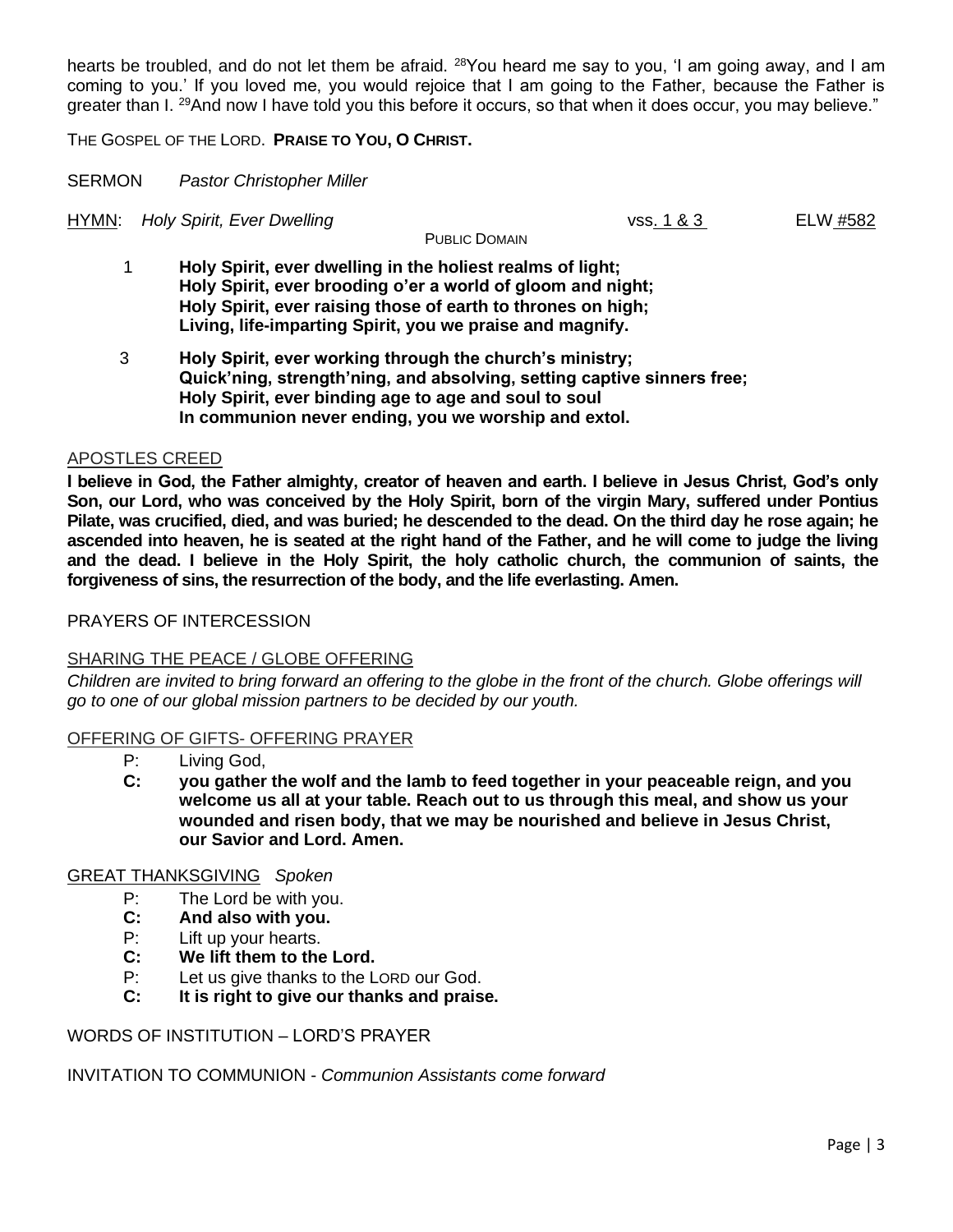1 **When peace like a river attendeth my way, when sorrows like sea billows roll, whatever my lot, thou hast taught me to say, it is well, it is well with my soul.**

*Refrain It is well (it is well) with my soul, (with my soul,) it is well, it is well with my soul.*

- 2 **Though Satan should buffet, though trials should come, let this blest assurance control, that Christ has regarded my helpless estate, and has shed his own blood for my soul.** *Refrain*
- 3 **He lives--oh, the bliss of this glorious thought; my sin, not in part, but the whole, is nailed to his cross and I bear it no more. Praise the Lord, praise the Lord, O my soul!** *Refrain*

### TABLE BLESSING — PRAYER AFTER COMMUNION — BENEDICTION

P: The body and blood of our Lord Jesus Christ strengthen you and keep you in his love and grace.

- **C: Amen.**
- P: We give you thanks, generous God,
- **C: for in this bread and cup we have tasted the new heaven and earth where hunger and thirst are no more. Send us from this table as witnesses to the resurrection, that through our lives, all may know life in Jesus' name. Amen.**
- P: Almighty God, Father, ⊕ Son, and Holy Spirit, bless you now and forever.
- **C: Amen.**
- HYMN *My Life Flows on in Endless Song* vss. 1 & 4 ELW #763

PUBLIC DOMAIN

- 1 **My life flows on in endless song; above earth's lamentation, I catch the sweet, though far-off hymn that hails a new creation. No storm can shake my inmost calm while to that Rock I'm clinging. Since Christ is Lord of heaven and earth, how can I keep from singing?**
- 4 **The peace of Christ makes fresh my heart, a fountain ever springing! All things are mine since I am his! How can I keep from singing? No storm can shake my inmost calm while to that Rock I'm clinging. Since Christ is Lord of heaven and earth, how can I keep from singing?**

### *Ringing of Bell*

### **DISMISSAL**

- L: Alleluia! Christ is risen.
- **C: Christ is risen indeed. Alleluia!**
- L: Go in peace. Tell what God has done.
- **C: Thanks be to God.**

POSTLUDE *In Thee Is Gladness*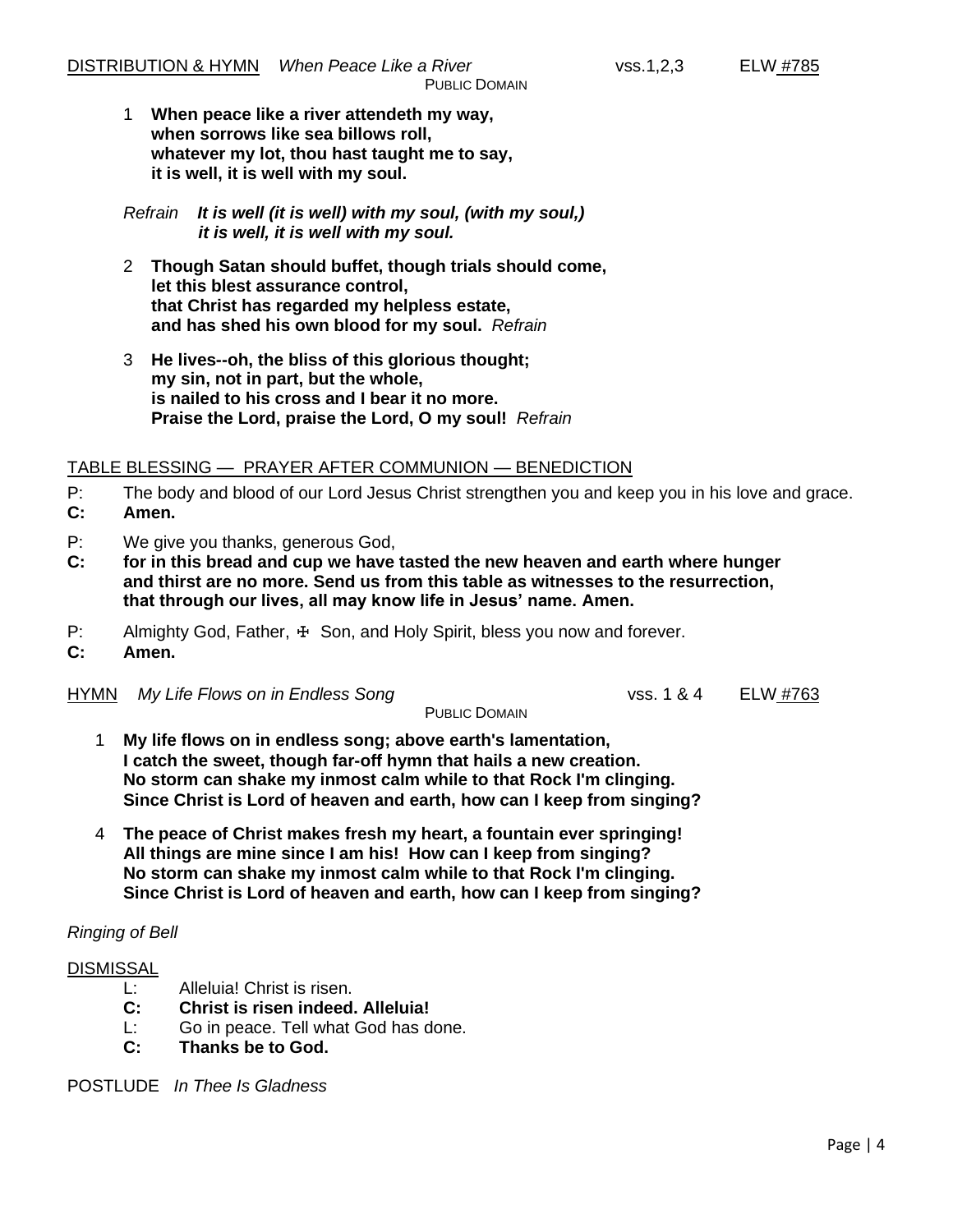### **PARTICIPANTS**

PASTOR: Christopher Miller **ASSISTING: Harris Haugen** MUSIC: Annette Thunhorst / Keyboard-Piano GREETER: Frank Peterson COMMUNION SERVERS: Carmen Nesseth & Barb Groth TECH CREW: Jim Braaten, Steve Johnson, Bill Lewis, Dan Rogness, Holly Aldorfer, Heidi Haugen

### **ACKNOWLEDGEMENTS**

USED WITH PERMISSION/ WORSHIP TEXTS: from *sundaysandseasons.com* under Augsburg Fortress Liturgies Annual License #SB143702.

PUBLIC DOMAIN HYMNS:

*Holy Spirit Ever Dwelling; When Peace Like a River;* (and) *My Life Flows on in Endless Song* **Reprint & Podcast/Streaming Under OneLicense.Net #A709489**

*There In God's Garden* ELW 342, (Music) K.Scott Lee © 1987 MorningStar Music Publishers, In./Birnamwood Publications. OL/SKU#00483 *Word of God Come Down on Earth* ELW 510, Text: James Quinn, SJ, Text © James Quinn, SJ, Selah

Publishing Co., Inc., North American agent. OL/SKU #97693

#### **CONNECTIONS**

WEBSITE: **flckenyon.org** FACEBOOK: **First Evangelical Lutheran Kenyon MN** OUR YOUTUBE CHANNEL: **<https://www.youtube.com/c/FirstEvangelicalLutheranChurchKenyon>** Pastor E-Mail: **[firstpastorkenyon@gmail.com](mailto:firstpastorkenyon@gmail.com)** Pastor Phone: 952-994-1201 Church E-Mail: **[firstlutherankenyon@gmail.com](mailto:firstlutherankenyon@gmail.com)** Church Office Phone: 789-5261

### **REMEMBER IN PRAYER**

Sid Strandemo, Faye Marcuson, Lila Cole, Mona Boomgarden, Helen Aase, Jennifer Lerfald, Carol Ronning, Carolyn Walker, Judy Langemo, Joy Estrem, Mardell Held, and the family of Liz Groth.

### **CALENDAR**

| Sun/May 22 | <b>9 AM</b>  | EASTER 6 WORSHIP - In Person & Live-Streamed |
|------------|--------------|----------------------------------------------|
|            | <b>10 AM</b> | <b>LAST DAY of Sunday School</b>             |
|            | 7 PM         | AA                                           |
| Wed/May 25 | ----         | NO Wed Worship - NO Confirmation             |
| Thu/May 26 | 7 PM         | AA                                           |
| Sun/May 29 | <b>9 AM</b>  | EASTER 7 WORSHIP - IN Person & Live-Streamed |
|            | 7 PM         | AA                                           |

### **ANNOUNCEMENTS**

**Sunday Helpers Need in June –** Use Folder on Back Entry Table –Thank You!!

### **May Food Shelf Drive**

During the month of May, Food Shelf Items are being collected for the Kenyon All Seasons Food shelf. *Canned vegetables, Mac & Cheese, boxes of Jello, Coffee, Peanut Butter, Paper products, and Monetary Donations -* are all welcome. Help us help the food shelf stock up for summer!

### **"Give Away" - Various Items Offered to First Members**

Available for the Taking: *folding chairs, kids chairs in various sizes and colors, small desks and chalk boards (ideal for play rooms!), also 1 window and 1 room air conditioner.* If interested, contact Don, Troy or Brad in the back of the church on Sunday morning.